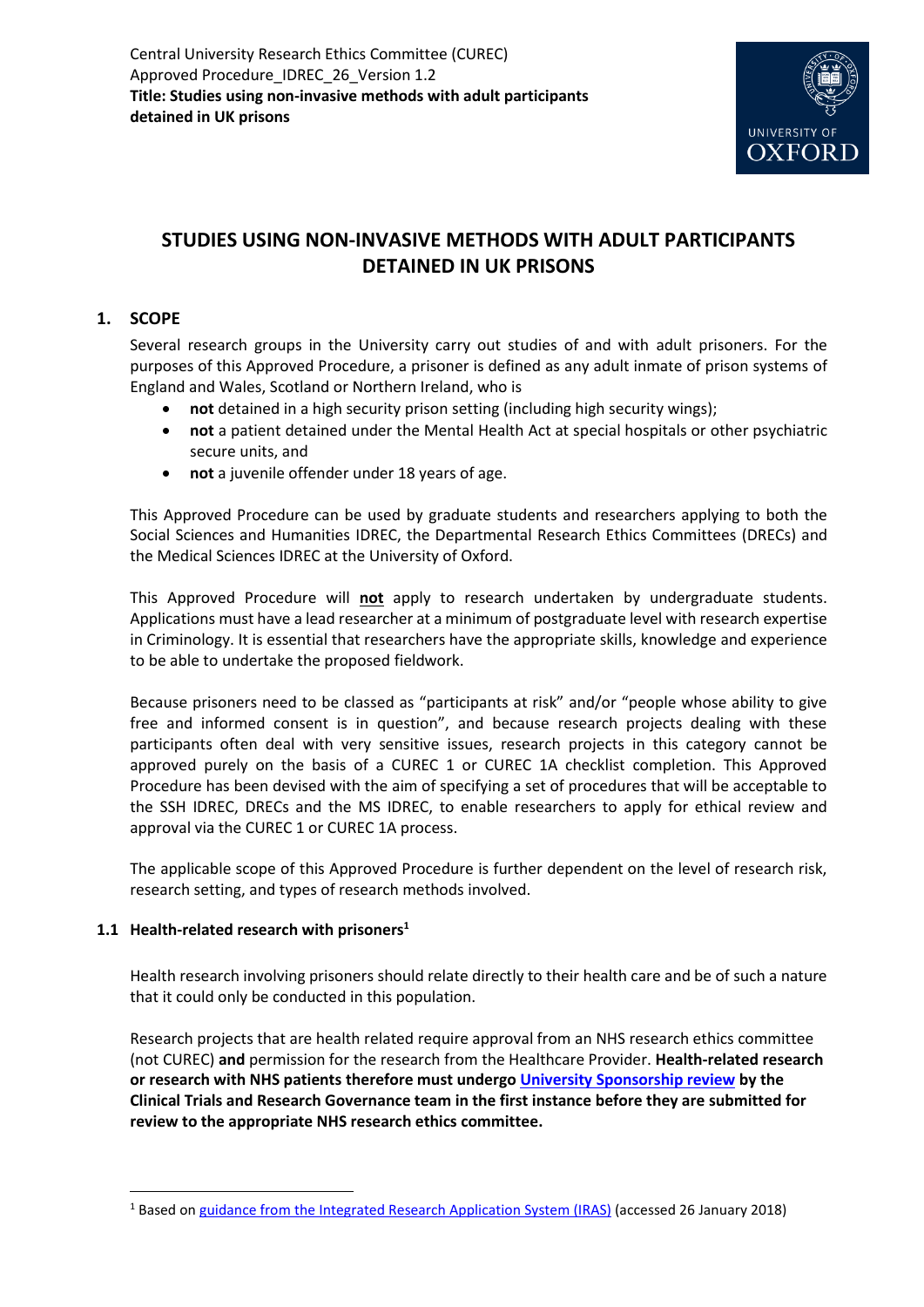Th[e Offender Health Research Network \(OHRN\)](http://www.ohrn.nhs.uk/) publishes guidance on the various approvals and permissions required to conduct research involving prisoners in England and Wales, and may be able to assist with specific queries. Except in Scotland, ethics applications involving prisoners should be booked with the NRES Central Booking Service (CBS), which will arrange allocation to one of the research ethics committees (RECs) designated by NRES to review such research. In Scotland the application may be made direct to the relevant REC if it is within a single domain; if it is multidomain, it should be allocated through CBS.

#### **1.2 Level of Research Risk**

The level of permissible research risk in order to apply this Approved Procedure is based on a risk analysis of a given research project at three levels:

- 1. Does the research cover a sensitive topic  $-$  a field of research that may be ethically, emotionally or politically sensitive (e.g. gender issues, race relations, education, preparation for release, talking about the prisoner's experience during the trial; daily life in prison, relationships in prison). In analysing this level of risk, it need not be assumed that risky topics carry serious risk in themselves, provided that proper safeguards are put in place, including secondary trauma training by researchers (see sections below).
- 2. Might the research present serious risks to or harm the participants (for example, but not exclusively: topics involving serious mental health issues, threats of or actual (sexual) violence, suicide, self-harm, serious communicable diseases; severe bullying, intimidation or harassment, involvement in current criminal activities)?
- 3. Might the research present serious physical or emotional risks to researchers?

This Approved Procedure covers situations that are assessed as carrying **no serious significant risk** (level 1 only). If the project classes as level 2 or 3 above, this Approved Procedure does not apply and approval **must** be sought by completing a full CUREC 2 application. In this case, the guidance given in this Approved Procedure document will still be helpful.

Examples given in levels 2 and 3 above are not exhaustive, so advice on whether a CUREC 2 application is needed should be sought from the relevant IDREC on a case-by-case basis. In assessing safety risks, official inspection reports by th[e HM Inspectorate of Prisons](https://www.justiceinspectorates.gov.uk/hmiprisons/inspections/) also may be helpful.

#### **1.3 Research Setting and Permissions**

This Approved Procedure applies to research where participants are accessed through prisons and the research is conducted on prison premises, with the permission of the prison and the voluntary, informed consent of the participant. Researchers will need to ensure that they have assessed the prisoner's capacity to consent.

Permission to conduct the research in the prison must be gained before applying for CUREC ethics approval.

Researchers who wish to conduct research projects in prisons and probation services in England and Wales will also require approval from [Her Majesty's Prison and Probation Service](https://www.gov.uk/government/organisations/her-majestys-prison-and-probation-service/about/research) (HMPPS) via their [National Research Committee \(NRC\).](https://www.gov.uk/government/organisations/her-majestys-prison-and-probation-service/about/research) For projects also requiring approval from health and social care bodies, researchers will need to apply for NRC approval through th[e Integrated Research Application](https://www.myresearchproject.org.uk/)  [System \(IRAS\).](https://www.myresearchproject.org.uk/)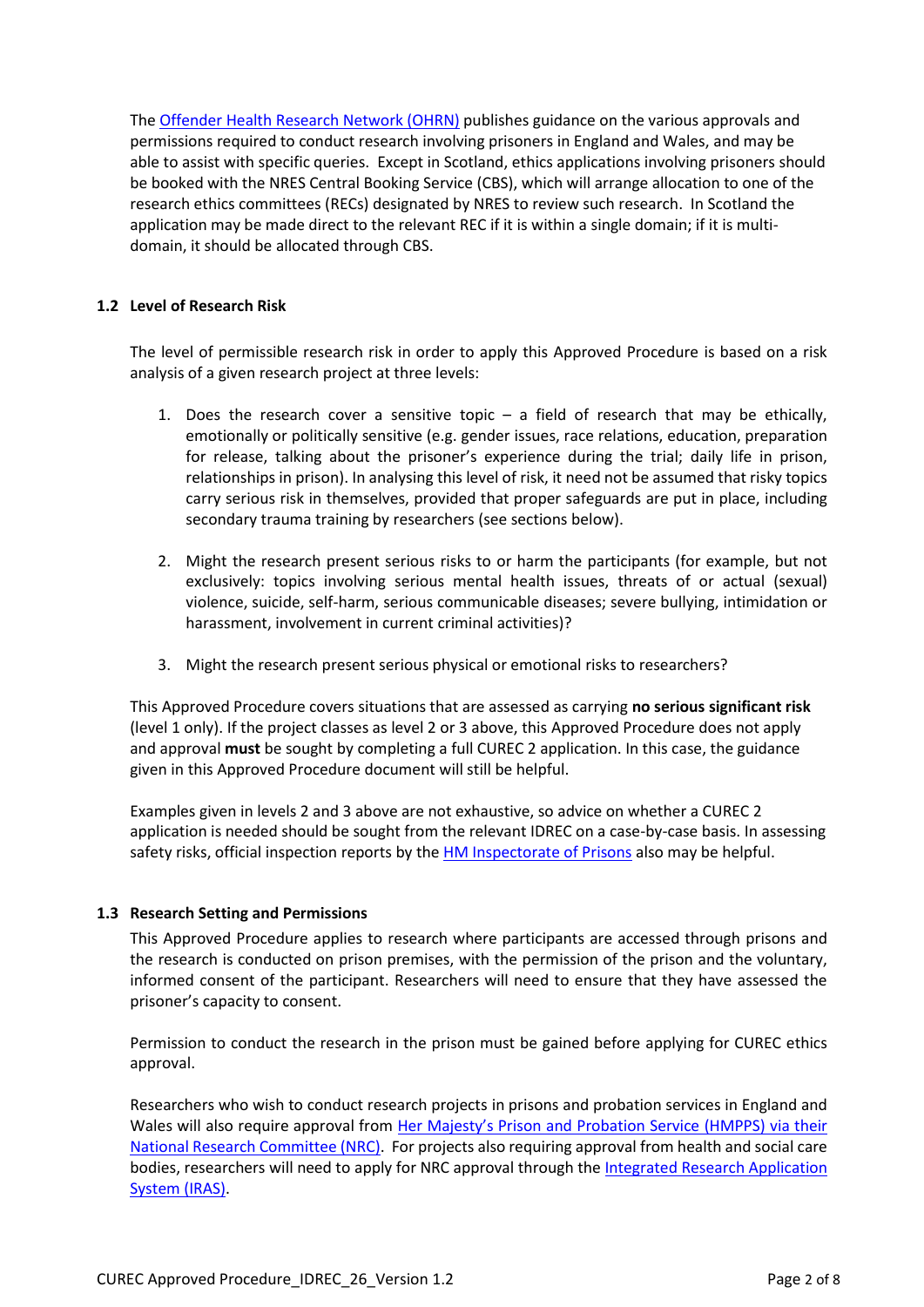The study can only start once CUREC / NHS REC approval, HMPPS / NRC approval and the prison's approval and safety clearance has been gained.

#### **1.4 Research Methods**

The following methods are permissible under this Approved Procedure with prisoners **and** prison staff, as long as the prison and HMPPS/NRC has approved this:

- Semi-structured interview
- Questionnaire
- Participant performs verbal/paper and pencil/computer based task
- Observation of participant
- Focus groups
- Online survey

The following require specific consent from the prison and the participant (see section 6):

- Audio recording of and by participant
- Making still images of and by participant
- Video recording of and by participant

#### **2. TRAINING OF RESEARCH STAFF**

All researchers working with prisoners must be trained in the following before embarking on the research project:

- to use appropriate research methods
- how to deal sensitively with difficult issues
- to recognise and address ethical issues
- to recognise and address situations where abuse and/ or serious risk is identified

It is crucial that senior researchers ensure that those working under their supervision are able to obtain a good rapport with prisoners and prison staff, and that they have appropriate safeguarding clearance.

Researchers must follow the guidance set out in the University's ['Safeguarding Code of Practice',](https://hr.admin.ox.ac.uk/safeguarding-at-risk-adults-and-children#tab-1406366) including completing the online training course ['An introduction to Safeguarding](https://hr.admin.ox.ac.uk/safeguarding-at-risk-adults-and-children#collapse1406916) Adults' provided by the Oxford Safeguarding Board, as well as undertaking risk assessments of the proposed research.

Any risk assessment must include how researchers will ensure their own physical and emotional safety while conducting their research in the prison, in addition to complying with any security measures the prison will put in place. The University's Social Sciences Division's [Fieldwork website](https://www.socsci.ox.ac.uk/research-fieldwork) provides information about resources available to support researchers who may experience secondary trauma or psychological distress as a result of their research.

Researchers should also take responsibility for complying with safeguarding regulations and research practices which relate to the setting(s) of their research. As well as such compliance, researchers are strongly encouraged to consult guidance from [relevant professional associations](https://researchsupport.admin.ox.ac.uk/governance/ethics/resources/guidance) (see section 12).

The issue of unequal relationships needs to be addressed. There will be unequal relationships to the extent that prisoners will be in a position of reduced power compared to the researcher. Hence, it is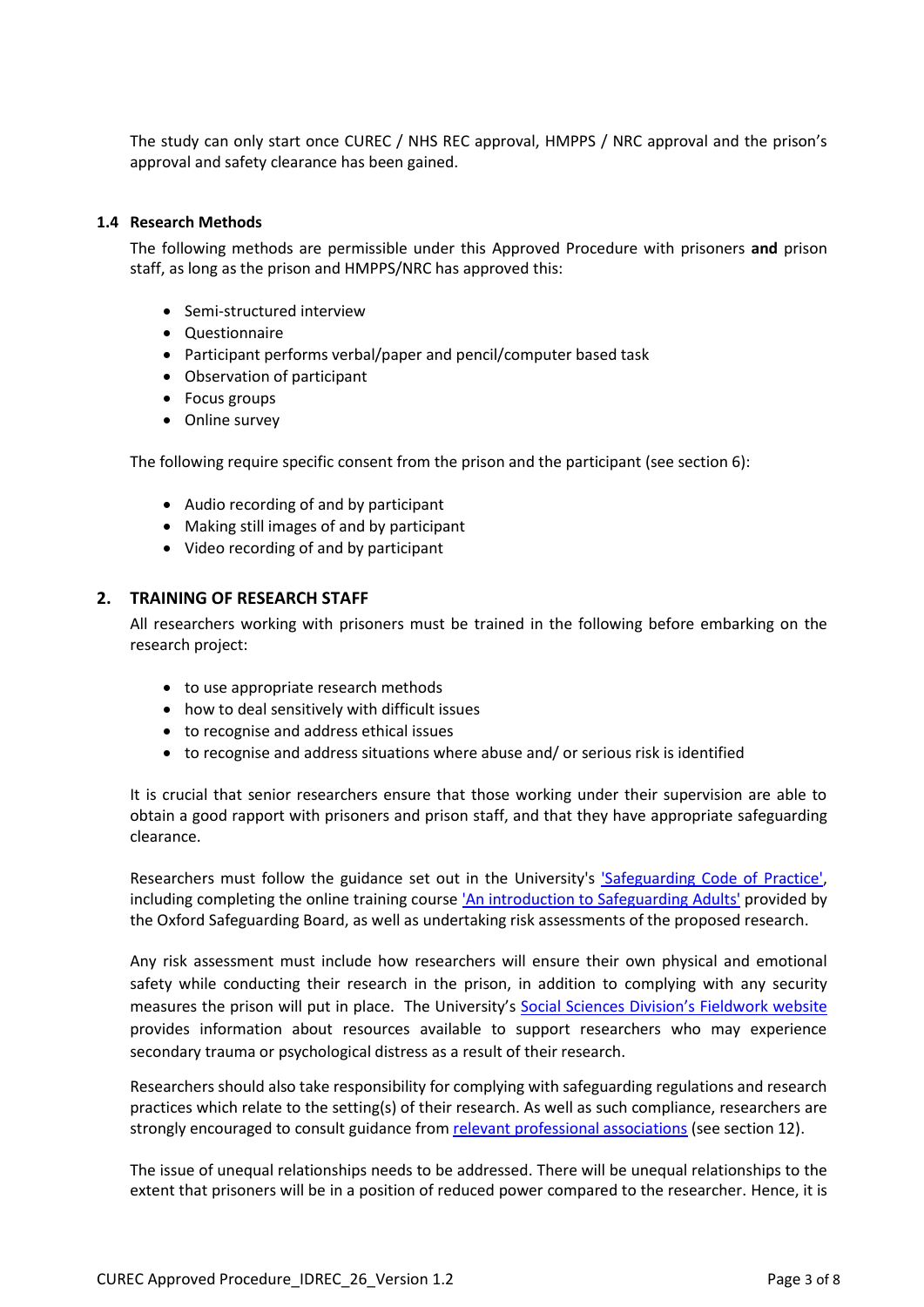especially important that prisoners are fully aware, *at the information-giving stage and well before the project starts,* that they need not volunteer for the project, that they can withdraw themselves and their data at any time, without any consequences for them and without giving a reason. It is also important to emphasise that taking part (or not) in the study will not affect the prisoners' sentence, parole or status in any way.

# **3. METHODS FOR RECRUITING PARTICIPANTS**

As mentioned above, researchers recruiting prisoners and/or prison staff through prisons or other responsible institutions will have to gain permission of the prison/institution for the study.

Researchers may recruit prisoners through newspaper articles (e.g. 'Inside Times') or a letter to the prison's governor, but they need to ensure that the following points in the recruitment advertisement or poster are covered:

- University logo and departmental contact details
- Background and aims of the study
	- o What questions the study hopes to answer
	- o Names/ departmental (not private!) contact details of the researcher (**only** if this is deemed appropriate by the prison/HMPPS)
- Why participants have been invited to take part
- What the study will involve, i.e.
	- o Purpose
	- o Duration
	- o Location (e.g. room)
	- o Frequency (e.g. any follow-up interviews)?

## **3.1 'Opt-in' research only**

Only 'Opt-in' research is permitted for the purposes of this Approved Procedure. Prisoners are invited to participate but are under no obligation to take part. In all cases, criteria for inclusion and exclusion need to be specified.

In order to manage prisoner expectations, it should also be made very clear that inclusion (or not) in the research study will **not** change the prisoner's status, trial or treatment in prison in any way.

## **4. INFORMATION PROVIDED TO PARTICIPANTS**

The specific details provided to participants will vary depending on the study, but will include:

- the name of the study
- the name(s) and status(es) (e.g. doctoral student) of the researchers carrying out the study and how to contact them **[only if appropriate]**
- a brief rationale of the study, including its purpose and value
- why potential participants are being invited to take part in the research
- an explanation of what the participant would do, including estimated duration of the session and when it would take place
- that potential participants can ask questions about the study before they decide whether to participate
- that potential participants can choose whether they participate and, if they agree, they may withdraw from the study without any consequences for them at any time by advising the researchers of this decision.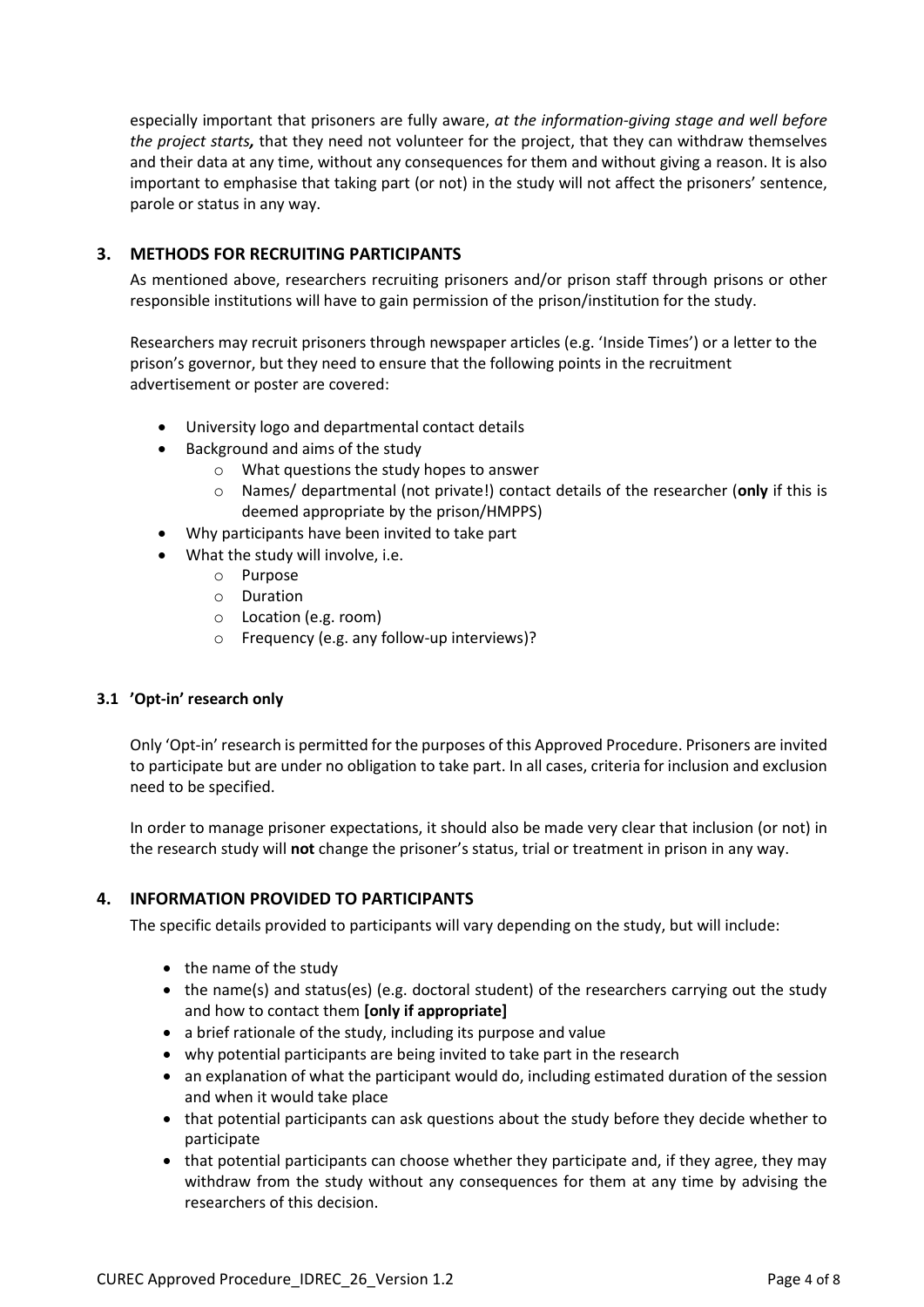- details of any additional personal information that might be requested from them
- information about who would have access to the data, how it will be stored and what will happen to the data at the end of the study; including secure encryption of all data
- statement that the data will be at least pseudo-anonymised
- a statement that neither taking part nor not taking part in the research study will not alter the participant's life in prison, parole or his court case in any way
- If applicable, what benefits (direct or indirect) may accrue to the participants in the study
- what risks are involved in the study, including limits to confidentiality (see section 10)
- that the project has received ethics clearance through the University of Oxford's ethical approval process for research involving human participants and personal data.
- where applicable, a note to explain that the research will be written up as a student's thesis / academic publication and how the personal data included in that thesis will be published and stored
- the procedure for raising a concern or making a complaint. The usual CUREC complaints/concerns procedure may need to be altered, given that, as a general rule, prisoners should not be given the researcher's or CUREC's direct contact details. Instead, any complaints/concerns should be expressed first to the prison establishment, who will then inform the researcher and the relevant IDREC/DREC Secretariat.

The Information Sheet **must be written in simple but non-patronising language**. Most wordprocessing packages provide readability statistics for a document, and researchers should aim for an average reading age of **7 - 10**. If there are literacy issues, an **oral consent script** will be acceptable.

Please see CUREC'[s guidance on the informed consent process,](https://researchsupport.admin.ox.ac.uk/governance/ethics/resources/consent) including sample templates to be adapted.

## **5. CONSENT OF PARTICIPANTS (WRITTEN AND/OR ORAL)**

After gaining approval from HMPPS, the prison's governor and the appropriate ethics committee for the study, the participants need to be fully informed and have to give voluntary informed consent to take part in the study. Either written or oral consent (or a mixture of both) may be used for prisoners and prison staff (oral consent may be used e.g. in case of literacy issues.)

Justification is required if prison staff are being used to select or approach suitable participants as this could well bias the results of the study.

In the case where audio or video recordings (including still images or photography) are to be made, the consent form or script **must** contain an additional statement for the participant to sign or agree to, in order to give explicit consent for this procedure and the information sheet or script will need to give a guarantee from the researchers that recordings will **not** be made available to those outside the research team without their written consent. If images or recordings may be used in a publication or scientific presentation then specific consent for this should be sought in the consent form.

#### **5.1 Consent for audio, photographic or video data**

Note that explicit consent must be obtained both for obtaining this type of data, e.g. "I agree that I can be photographed/videoed" and for using this type of data for research purposes, e.g. "I understand that any photographs/videos may be used in conference presentations/on a project website/in peer-reviewed journal publications".

The consent form **must be written in simple but non-patronising language**. Most word-processing packages provide readability statistics for a document, and researchers should aim for an average reading age of **7 - 10**. If there are literacy issues, an **oral consent script** will be acceptable.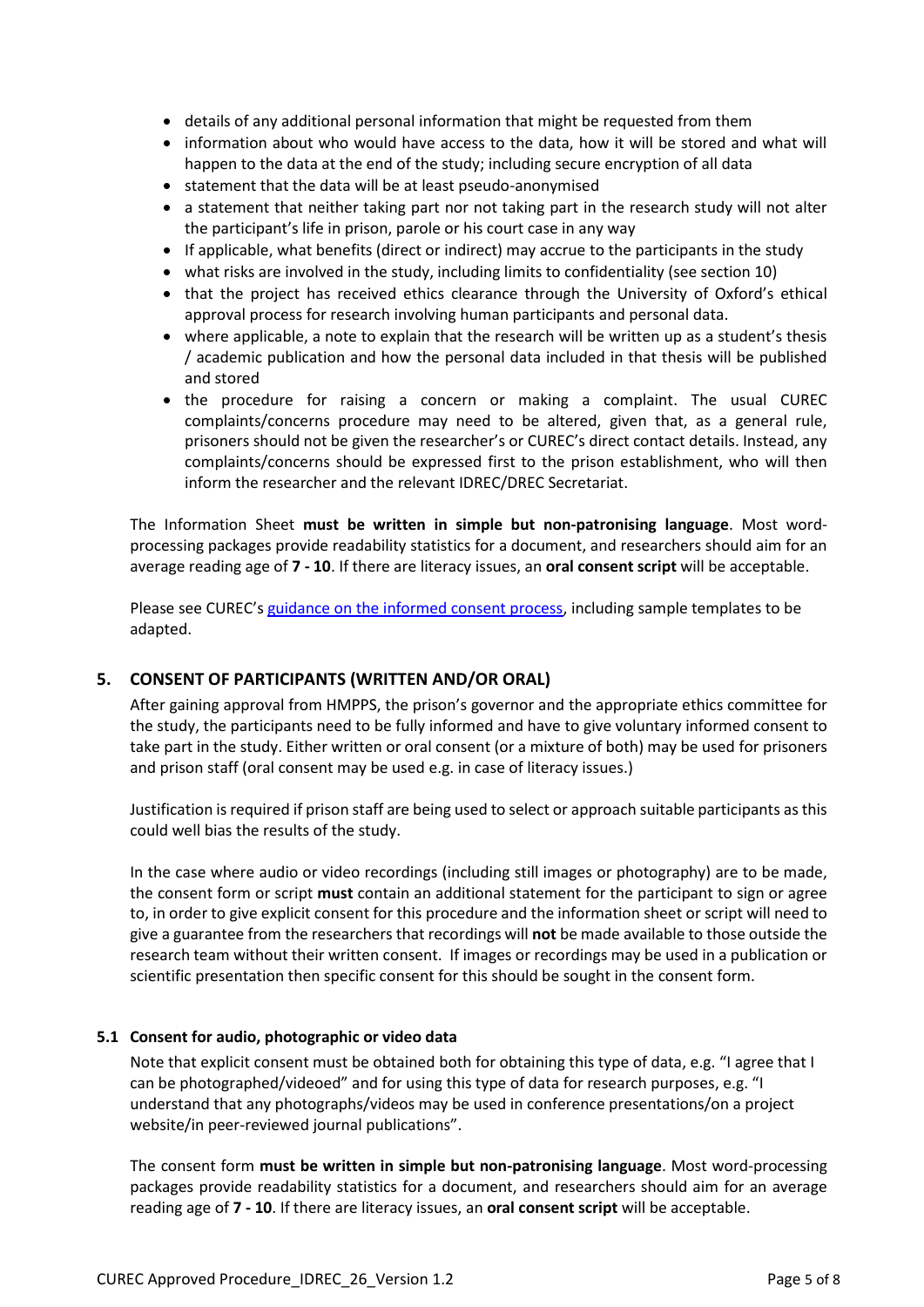Please see CUREC'[s guidance on the informed consent process,](https://researchsupport.admin.ox.ac.uk/governance/ethics/resources/consent) including sample templates.

#### **6. COMPENSATION**

Researchers who are considering offering a small payment to participants should seek the advice of the prison governor on its suitability.

## **7. POTENTIAL RISKS TO PARTICIPANTS/RESEARCHERS/OTHERS AND WHAT WILL BE DONE TO MINIMISE**

The researcher **must** obtain a risk assessment and safety guidance from each prison they will be attending. The personal safety of researchers will need to be anticipated and protected by the relevant prison. All researchers will need to obtain security clearance and complete training on safety, security and personal protection, and abide by the prison's safety protocols. In addition, an internal/departmental risk assessment must be completed and University travel insurance sought if applicable. A copy of each should be submitted to the relevant IDREC or DREC with the research ethics application.

Any risk assessment must include how researchers will ensure their own physical and emotional safety while conducting their research in the prison, in addition to any security measures the prison will put in place. Please also see the [Social Sciences Division's](https://www.socsci.ox.ac.uk/research-fieldwork) resources available to support researchers who may experience secondary trauma or psychological distress as a result of their research. Safety measures might include researchers being accompanied, surveillance cameras and/or alarm buttons in the room, and security officers either in the room or within sight. Prisoners should be fully informed of the possibility of security officers being in the room if this is the case.

Electronic devices such as laptops must be password-protected and encrypted where at all possible; similarly audio recording devices should be PIN-protected if possible. Please see Research Data Oxford'[s guidance on data management](http://researchdata.ox.ac.uk/home/managing-your-data-at-oxford/) and the University's [Information Security webpages](https://www.infosec.ox.ac.uk/) for further advice on this.

## **8. MONITORING AND REPORTING OF ADVERSE OR UNFORESEEN EVENTS**

- Researchers should be aware of the general levels of mental health of the prison population. If a participant should become unwell or seriously distressed during the interview/session, the session must be terminated, and the event immediately reported to the nearest prison officer.
- Researchers should have a plan of who to speak to or refer to in case there are concerns related to the prisoners or prison staff. It is best practice to be acquainted with the support services available to prisoners and to have additional information about online resources/help lines and face-to-face resources to hand if needed (e.g[. Rape Crisis,](https://rapecrisis.org.uk/) [Listeners,](https://www.samaritans.org/your-community/our-work-prisons/listener-scheme) [Mind,](https://www.mind.org.uk/information-support/helplines/) etc.).
- Researchers should ensure they are familiar with the criminal justice process/system and keep a list of useful organisations with them, so that they can respond appropriately to queries or comments by prisoners or prison staff. For example, th[e Criminal Cases Review Commission](https://ccrc.gov.uk/) will be helpful for any complaints about e.g. wrongful conviction; there are also organisations who will deal with concerns or complaints about prison conditions.<sup>2</sup>

 $\overline{\phantom{a}}$ 

<sup>&</sup>lt;sup>2</sup> See the *[Offenders' Families Helpline](http://www.offendersfamilieshelpline.org/index.php/making-a-complaint/) website* for some useful contacts and recommended procedures (accessed 26 January 2018).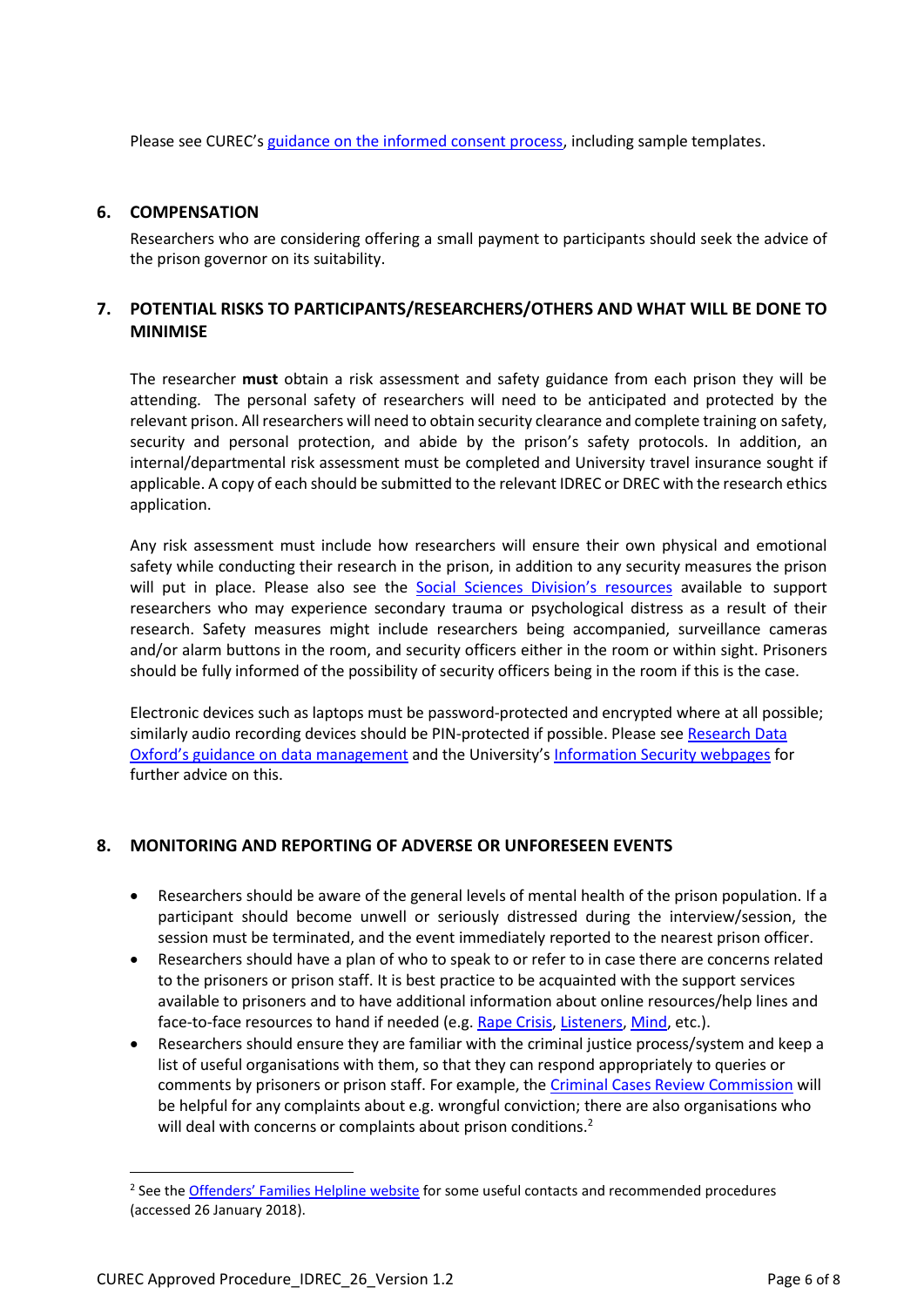- Audio recordings should be wiped from the audio recorder between prison visits (if there are multiple visits to the research site).
- In prisoner interview guides, it is a good idea to end on a positive and hopeful note, rather than ending with a question on e.g. barriers and challenges.

# **9. COMMUNICATION OF RESULTS**

Information about prisoners should not be reported back to the prison, and this should be made clear within information provided to prisoners and prison staff. It is up to the researcher to decide whether general feedback should be offered about the results from the study as a whole.

## **10. DUTY OF CARE ISSUES / CONFIDENTIALITY**

Researchers should be very cautious about managing prisoners' expectations or offering advice to a prisoner or prison staff on the basis of research findings, particularly when the researcher is not qualified to offer assistance. On the other hand, the researcher does have a duty of care, and should not withhold information that could have serious implications for the participant. The question that the researcher needs to consider is whether drawing attention to a potential problem could lead the offender to gain access to services that might be of help.

For instance, if a researcher suspects the prisoner may have a treatable medical condition that has not been diagnosed, such as a hearing loss or visual impairment, then advice should be sought from a senior researcher. In such a case, it is likely that a decision would be made to inform the prison governor, and recommend that the prisoner has a fuller assessment. The researcher should discuss with the prison governor how best to liaise with other service providers if necessary (such as psychologists, therapists or priests) who have a professional role in assessing prisoners.

Researchers should be very clear about the limits of confidentiality they can offer to prisoners or prison staff, both in information sheets and when explaining the study verbally. The information sheet and/or script should include a statement saying that confidentiality cannot be guaranteed if the participant discloses anything of a criminal/illegal nature, behaviour against prison rules, or if the researcher strongly suspects that the participant or others in the prison or outside of the prison are suicidal or at risk of serious or imminent harm. Extra care needs to be taken to address the kind of information that can and cannot be disclosed to and by the researcher at information stage. Researchers may wish to ask participants specifically not to inform them of instances of illegal activity for which they have not already been convicted. The prison may also have its own policy for dealing with instances where confidentiality might need to be breached, and researchers should be aware of this. If the researcher feels that it is necessary to break confidentiality, the "participant will normally be informed of what action is being taken by the researcher unless to do so would increase the risk to those concerned" (including the risk to the researcher).<sup>3</sup>

In some cases there will be a legal obligation to inform the authorities: any terrorist plans/activities, a (planned) act of treason; and knowledge of a body that requires burial. If allegations of abuse of vulnerable adults/children come to light, it is very likely that these cases will need to be reported.<sup>4</sup> Knowledge of money laundering may also need to be reported.<sup>5</sup>

 $\overline{\phantom{a}}$ 

<sup>3</sup> *[Statement of Ethics for Researchers in the Field of](http://www.britsoccrim.org/ethics/) Criminology* (2015) (accessed 26 January 2018)

<sup>4</sup> "Annex D - Illegal activities: implications for researchers", in *[Guidance on issues in research ethics](http://about.brighton.ac.uk/ask/files/2214/7739/1322/Guidance_on_issues_in_research_ethics.pdf)*, University [of Brighton](http://about.brighton.ac.uk/ask/files/2214/7739/1322/Guidance_on_issues_in_research_ethics.pdf) (version 2, July 2016) (accessed 26 January 2018)

<sup>5</sup> *[Statement of Ethics for Researchers in the Field of Criminology](http://www.britsoccrim.org/ethics/)* (2015) (accessed 26 January 2018)